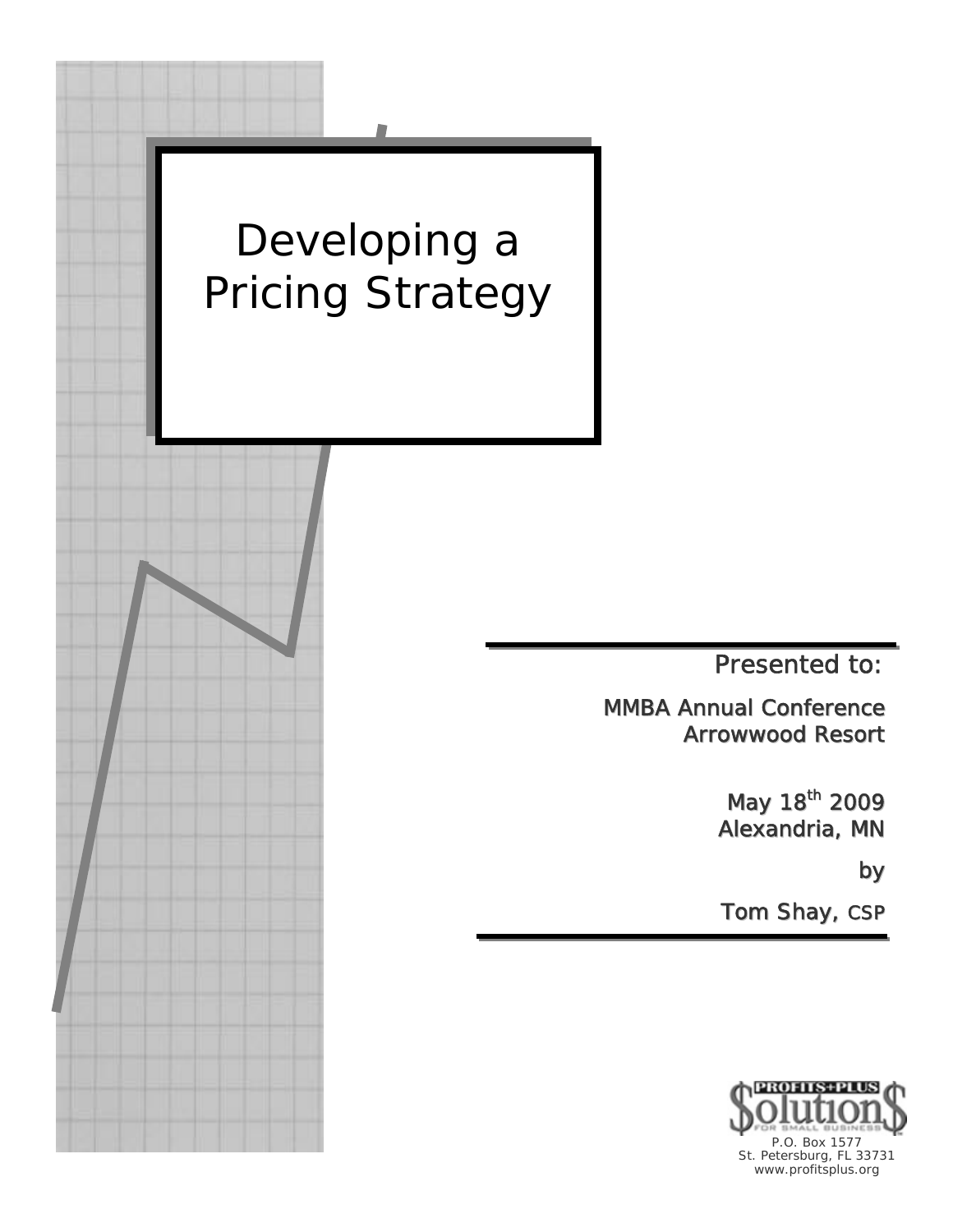Pricing Strategies for Profits Plus!

Defining the need for a pricing strategy

A. Playing the price game with the "big boys"

B. Quality + Service + Information + Price = Value

C. Helping the customer make the decision with the ingredients:

1. Quality

2. Service

3. Information

4. Price

Pricing Strategies for Profits Plus! Page 2 of 13

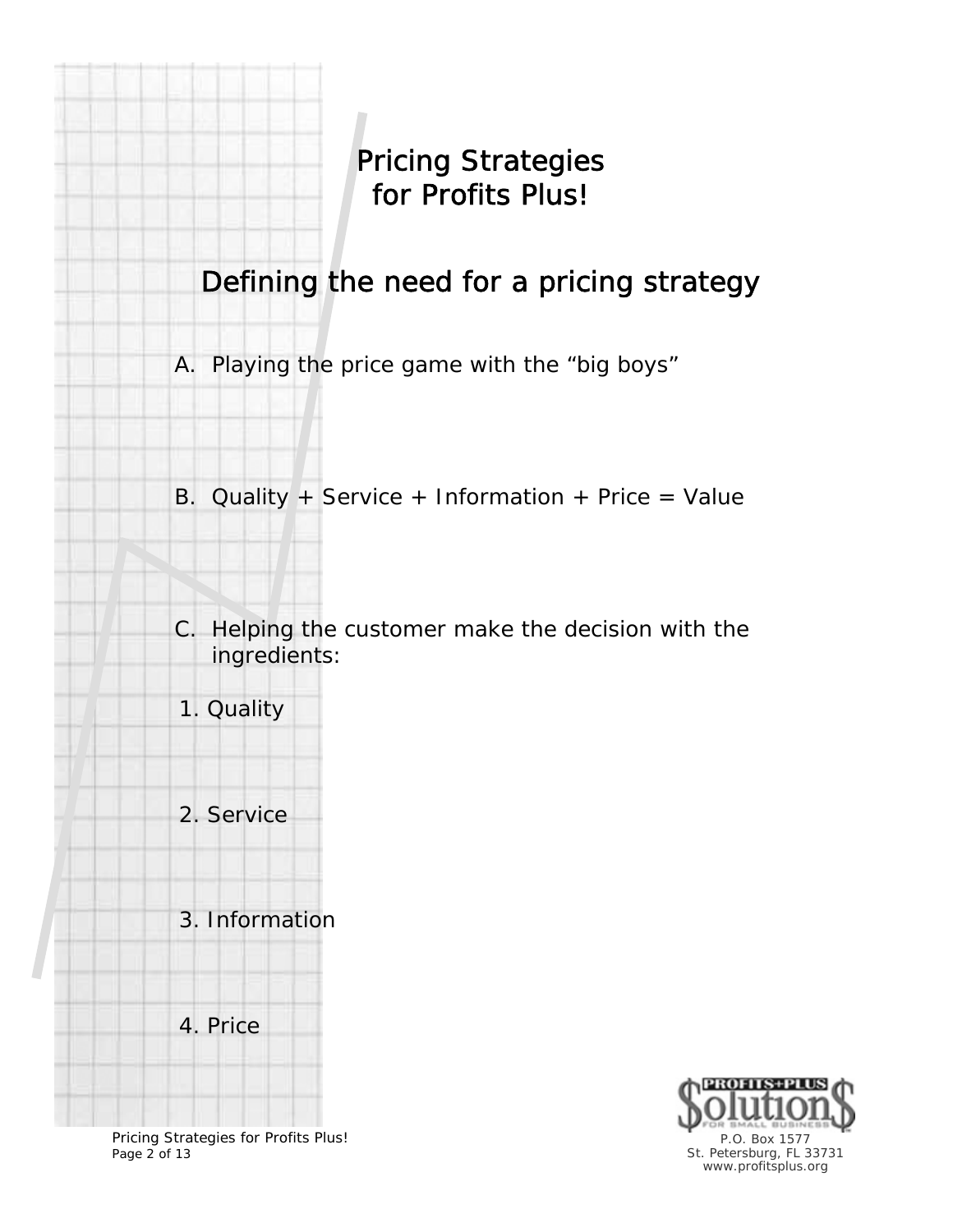#### Blind-price items

- A. Defining blind-price items
- B. Examples of blind-price items in everyday life
- C. 10-point evaluation of blind-price items:
	- 1. Extra time to price
	- 2. Extra handling for customer
	- 3. Natural add-on item
	- 4. Seldom used
	- 5. Repair or replacement item
	- 6. Luxury or status appeal
	- 7. Seldom promoted
	- 8. Not seasonal
	- 9. Recreational item
	- 10. Not sold in a mass merchant



Pricing Strategies for Profits Plus! Page 3 of 13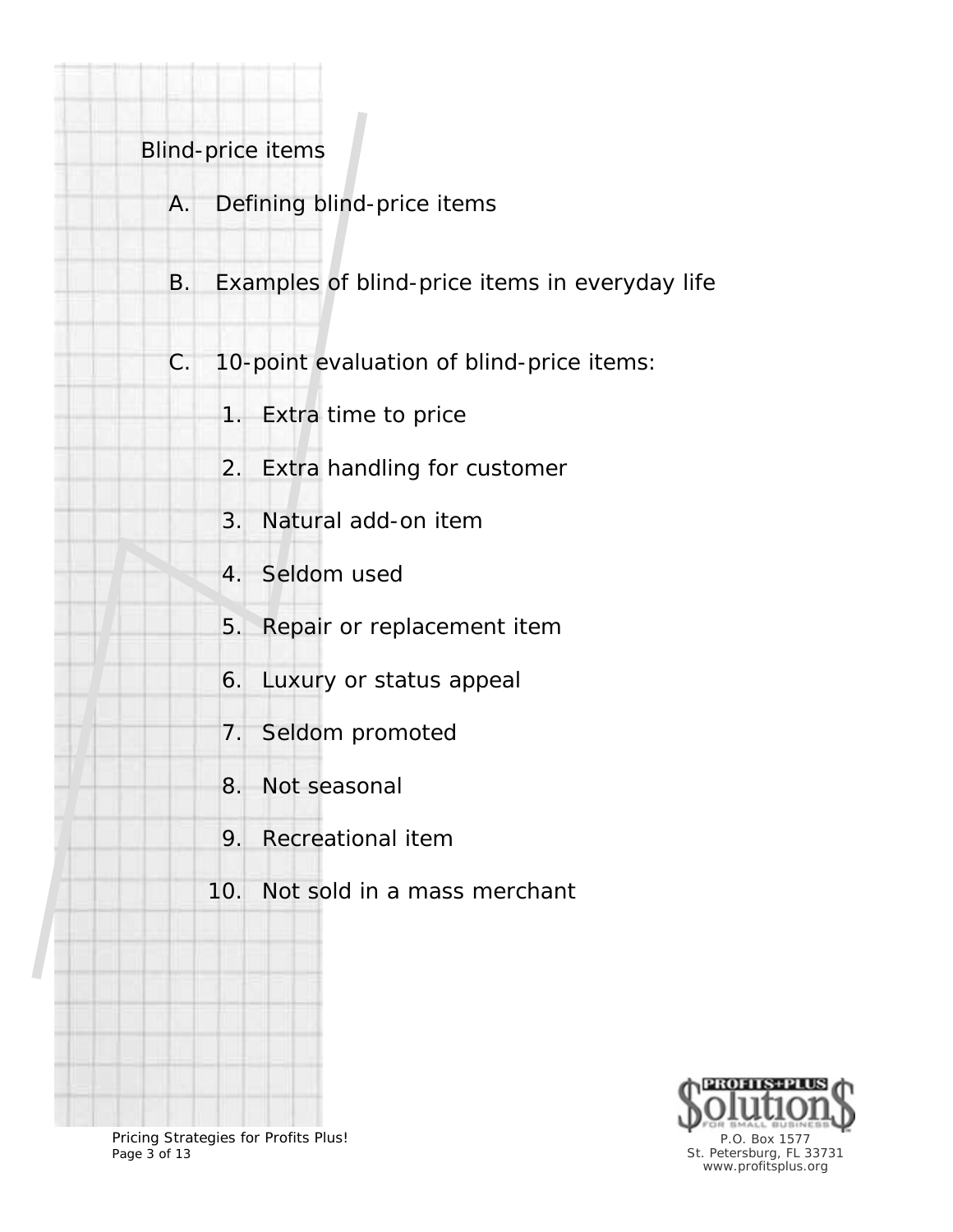## If your current margin is (read across top) and you raise your price by (read down left), then you can sell this percentage fewer and maintain the same profit.

|     | 10%  | 15%  | 20%  | 25%  | 30%  | 35%  | 40%  | 50%  |
|-----|------|------|------|------|------|------|------|------|
| 5%  | 33.3 | 30   | 25%  | 17%  | 14%  | 12.5 | 11.1 | 9.1  |
| 6%  | 37.5 | 28.6 | 23.1 | 19.4 | 16.7 | 14.6 | 13   | 10.7 |
| 7%  | 41.2 | 31.8 | 25.9 | 21.9 | 18.9 | 16.7 | 14.9 | 12.3 |
| 8%  | 44.4 | 34.8 | 28.6 | 24.2 | 21.1 | 18.6 | 16.7 | 13.8 |
| 10% | 50   | 40   | 33.3 | 28.6 | 25   | 22.2 | 20   | 16.7 |
| 11% | 52.4 | 42.3 | 35.5 | 30.6 | 26.8 | 23.9 | 21.6 | 18   |
| 12% | 54.5 | 44.4 | 37.5 | 32.4 | 28.6 | 25.5 | 23.1 | 19.4 |
| 15% | 60   | 50   | 42.9 | 37.5 | 33.3 | 30   | 27.3 | 23.1 |
| 16% | 61.5 | 51.6 | 44.4 | 39.9 | 34.8 | 31.4 | 28.6 | 24.4 |
| 18% | 64.3 | 54.5 | 47.4 | 41.9 | 37.5 | 34   | 31   | 26.5 |
| 20% | 66.6 | 57.1 | 50   | 44.4 | 40   | 36.4 | 33.3 | 28.6 |



Pricing Strategies for Profits Plus! Page 4 of 13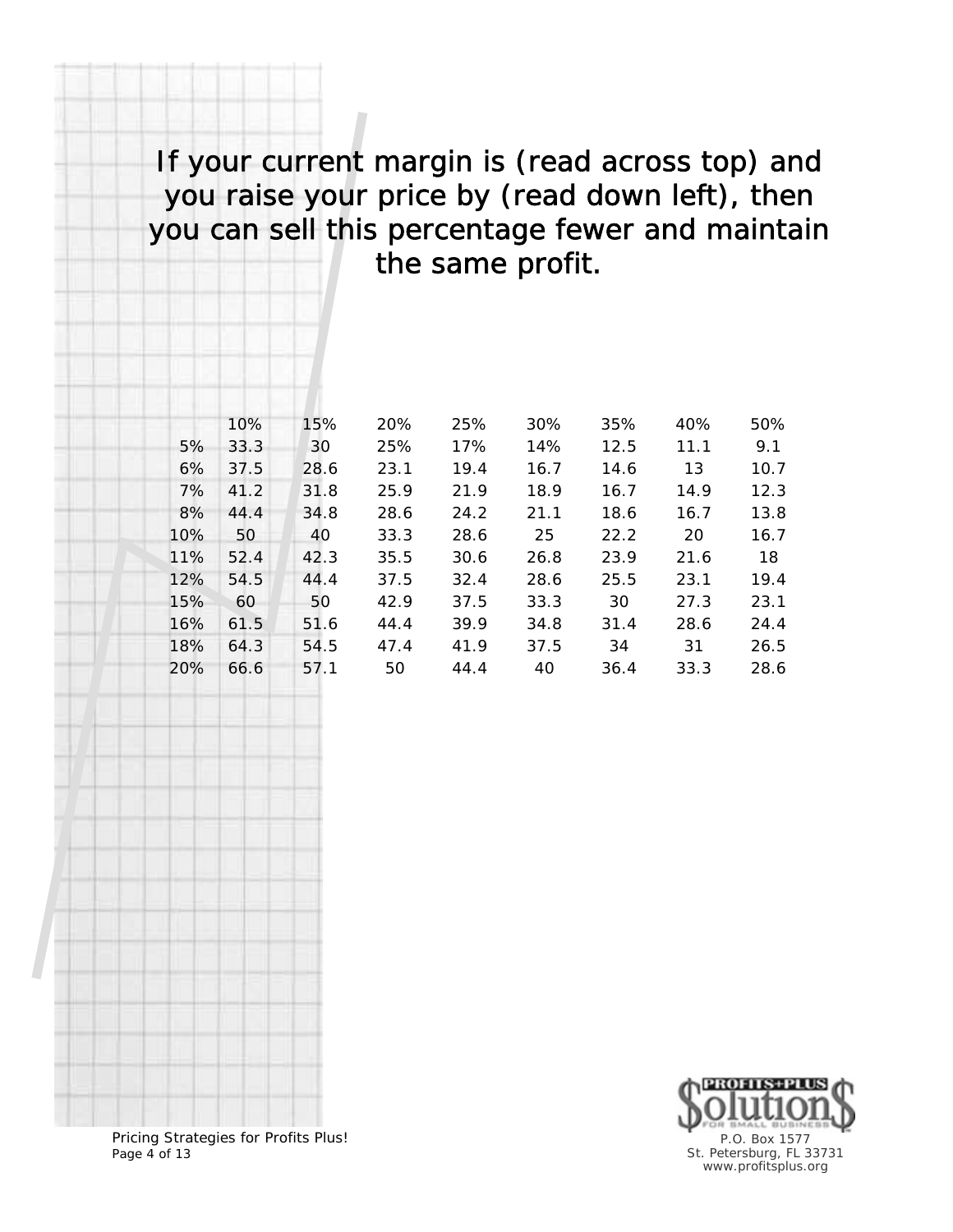

# Everyday Sale Price

A. Defining items that deserve an everyday sale price

B. Finding the everyday sale-price items

C. Promoting your everyday sale prices

## Promotional Price Items

- A. Deciding to advertise
- B. Education as a key ingredient
- C. Advertising and promotional budget



Pricing Strategies for Profits Plus! Page 5 of 13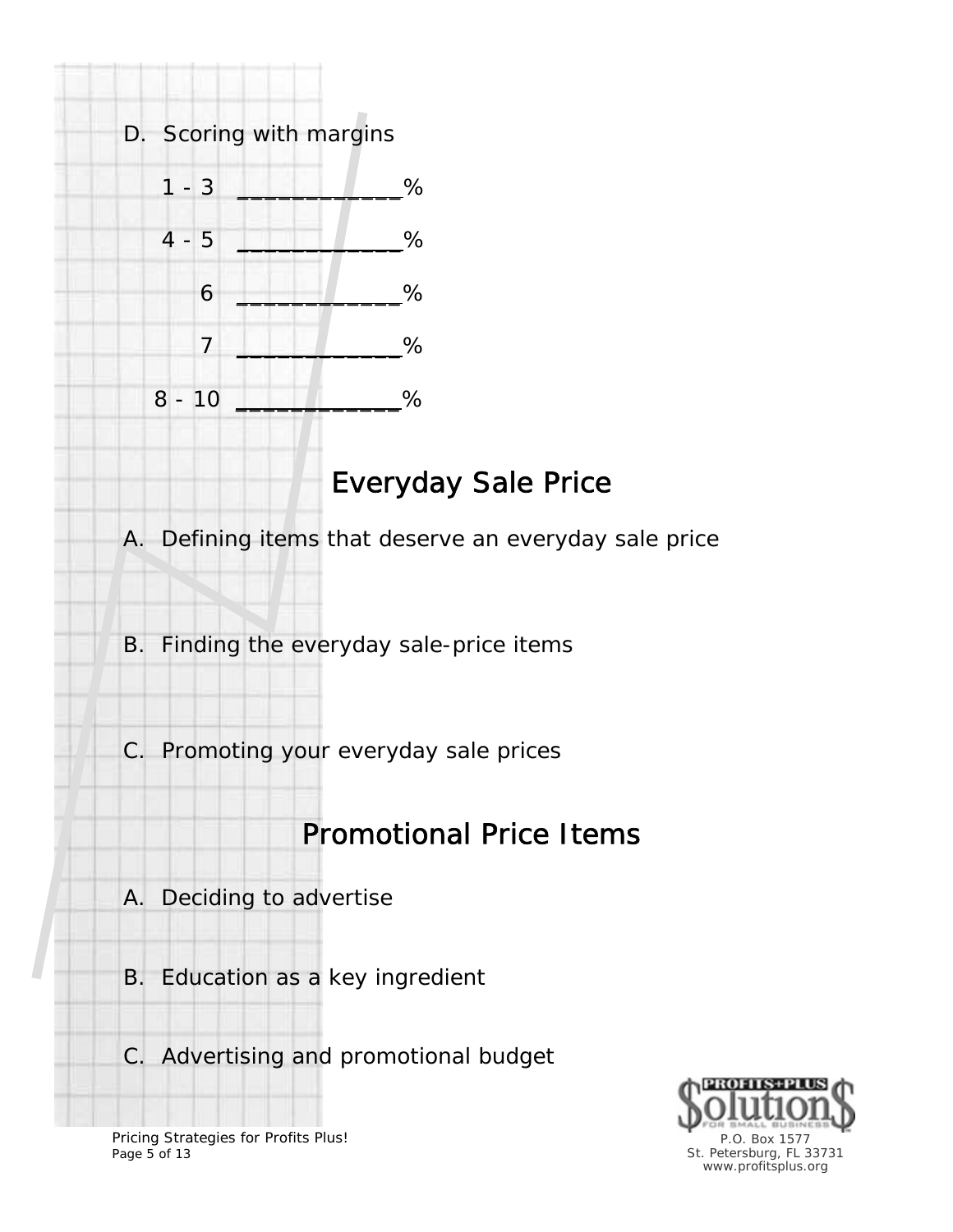# Price-Sensitive Items

- 1. Defining items that are price sensitive
	- A. Has a "sister" product that can be an everyday sale price item
	- B. The same item, but in a different size/color, is an everyday sale-price item
	- C. Has additional benefits/features that can be easily demonstrated or explained
	- D. Not sold in mass merchants
	- E. Not advertised by competition
	- F. Solves a problem/need better than the product asked for
	- G. Scores 3 or less on the 8 remaining blind-price item list
	- H. Quality is immediately proven by way of manufacturer name

2. Examples of price-sensitive items

3. How much can you charge?

4. Reasoning the additional charges





Pricing Strategies for Profits Plus! Page 6 of 13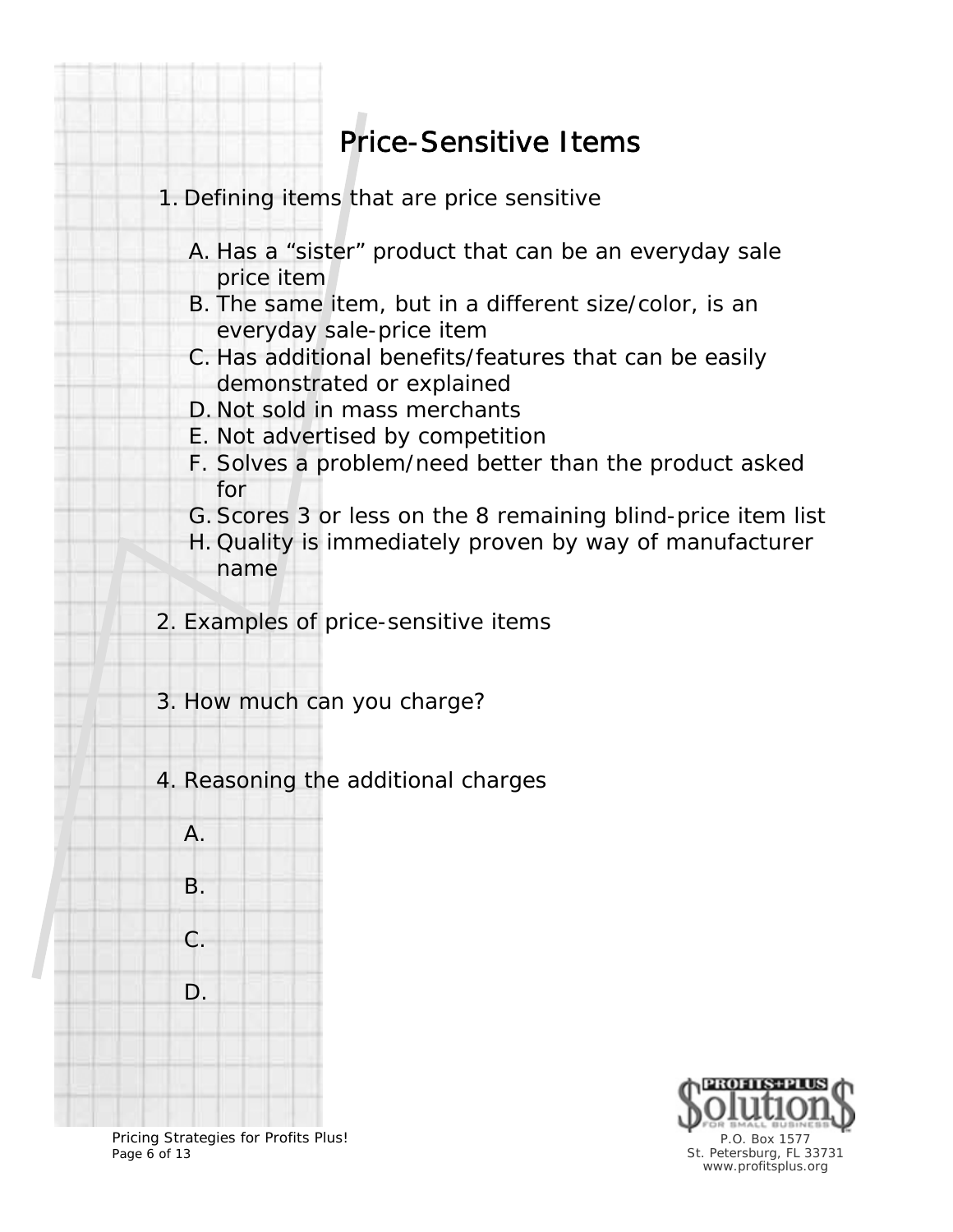

Pricing Strategies for Profits Plus! Page 7 of 13

P.O. Box 1577 St. Petersburg, FL 33731 www.profitsplus.org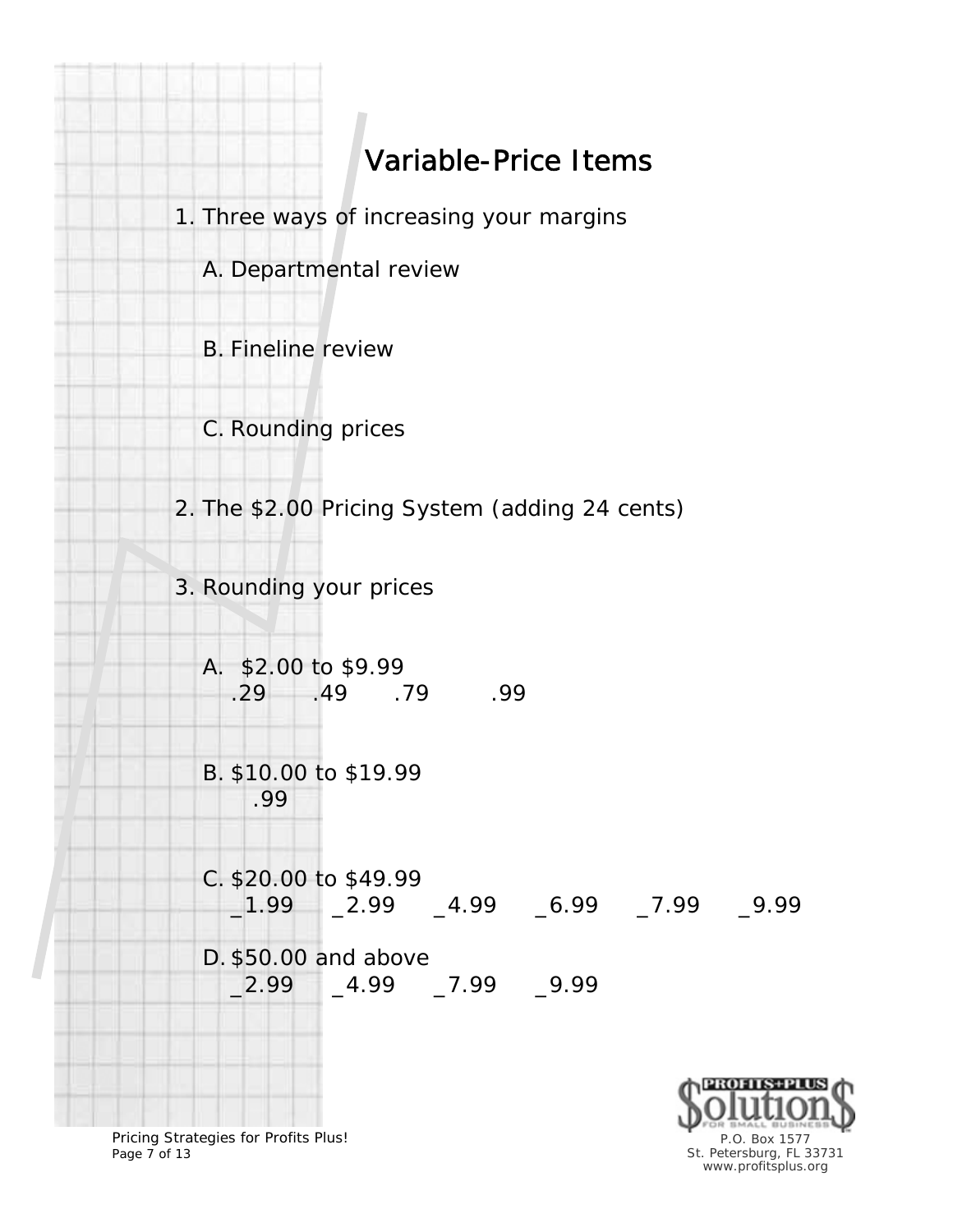# **The \$2 Pricing Strategy**

| <b>Cost</b> | You    | Old    | Add    | Round  | Minimum |
|-------------|--------|--------|--------|--------|---------|
|             |        |        |        |        |         |
| .01 - .10   | \$0.10 | \$0.20 | \$0.24 | \$0.49 | 80.00%  |
| .11 - .15   | \$0.15 | \$0.30 | \$0.24 | \$0.59 | 75.00%  |
| .16 - .20   | \$0.20 | \$0.40 | \$0.24 | \$0.69 | 71.00%  |
| .21 - .25   | \$0.25 | \$0.50 | \$0.24 | \$0.79 | 68.00%  |
| $.26 - .30$ | \$0.30 | \$0.60 | \$0.24 | \$0.89 | 66.00%  |
| .31 - .35   | \$0.35 | \$0.70 | \$0.24 | \$0.99 | 65.00%  |
| .36 - .40   | \$0.40 | \$0.80 | \$0.24 | \$1.09 | 63.00%  |
| $.41 - .45$ | \$0.45 | \$0.90 | \$0.24 | \$1.19 | 62.00%  |
| .46 - .50   | \$0.50 | \$1.00 | \$0.24 | \$1.29 | 61.00%  |
| .51 - .55   | \$0.55 | \$1.10 | \$0.24 | \$1.39 | 60.00%  |
| $.56 - .60$ | \$0.60 | \$1.20 | \$0.24 | \$1.49 | 60.00%  |
| .61 - .65   | \$0.65 | \$1.30 | \$0.24 | \$1.59 | 59.00%  |
| .66 - .70   | \$0.70 | \$1.40 | \$0.24 | \$1.69 | 58.00%  |
| .71 - .75   | \$0.75 | \$1.50 | \$0.24 | \$1.79 | 58.00%  |
| .76 - .80   | \$0.80 | \$1.60 | \$0.24 | \$1.89 | 58.00%  |
| $.81 - .85$ | \$0.85 | \$1.70 | \$0.24 | \$2.09 | 59.00%  |
| .86 - .90   | \$0.90 | \$1.80 | \$0.24 | \$2.19 | 59.00%  |
| $.91 - .95$ | \$0.95 | \$1.90 | \$0.24 | \$2.29 | 58.00%  |
| .96 - .99   | \$0.99 | \$1.98 | \$0.24 | \$2.39 | 58.00%  |

Add Retail 24 cents



Pricing Strategies for Profits Plus! Page 8 of 13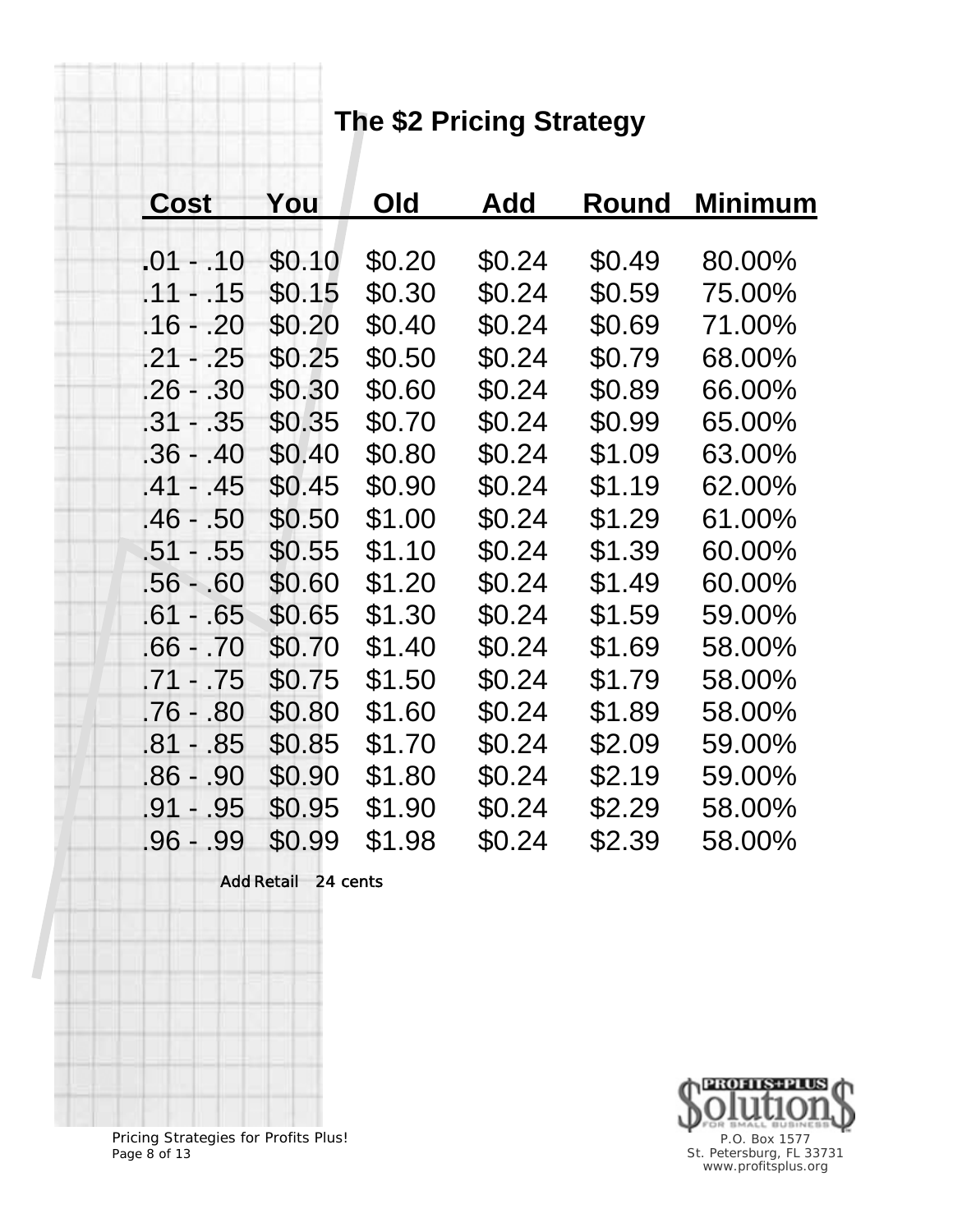#### Putting it all together with a sequence for implementation

1. Everyday Sale Price

A. Start watching ads

B. Change items as you find them

C. Never be the lowest price in town

D. If you will lose more money than you are comfortable with, do not stock the item—BUT…

2. Promotional Price Items

A. Create a budget

B. Don't forget education

C. Stretch your risks over a period of time

D. Measure your results

E. Have a newsletter



Pricing Strategies for Profits Plus! Page 9 of 13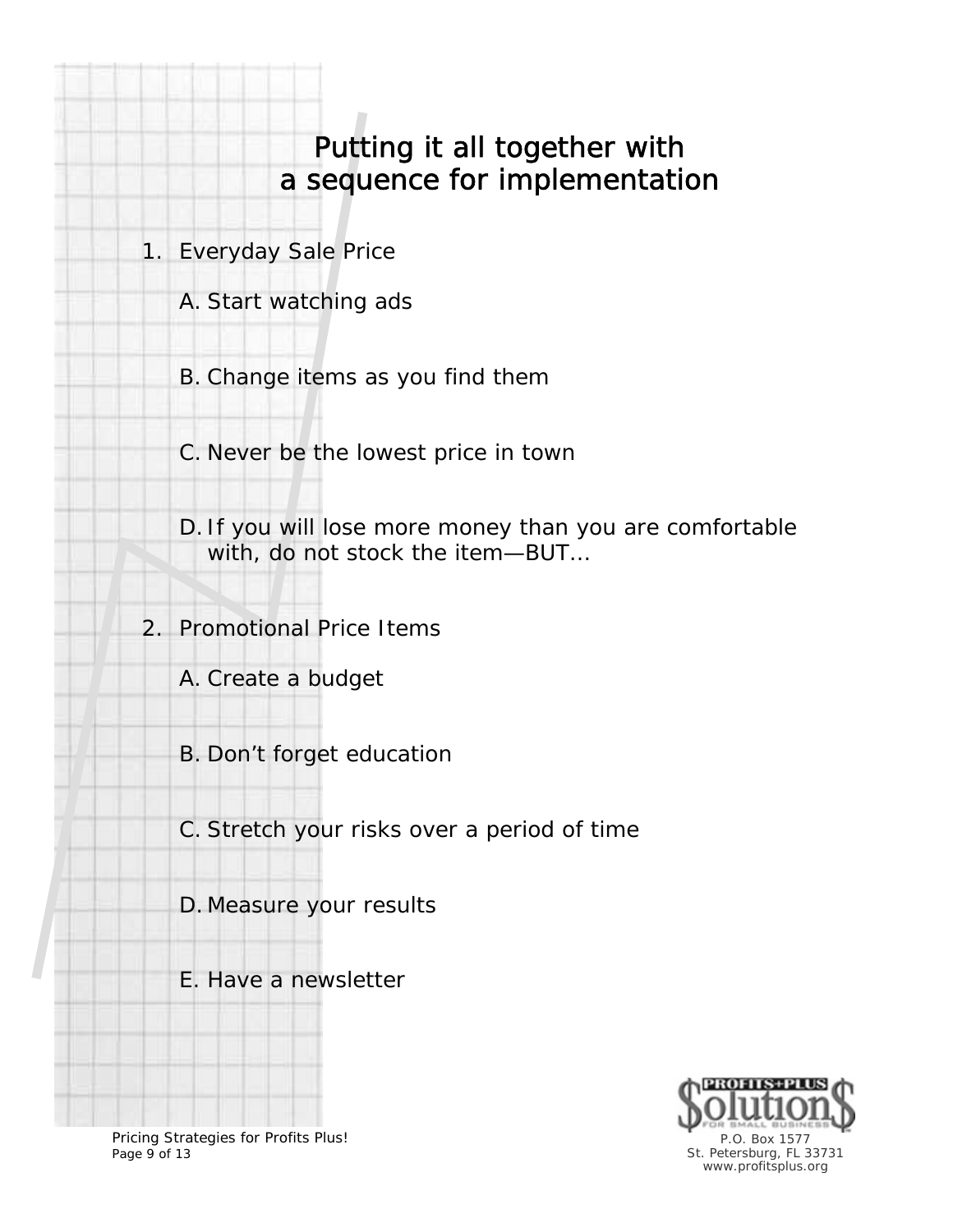- 3. Price-Sensitive Items
	- A. Harder to determine the items
	- B. Represents extra dollars for you
	- C. Low maintenance of this program
- 4. Variable Pricing
	- A. Review your margins by department and fineline
	- B. Implement the \$2.00 pricing system
	- C. Start rounding prices
- 5. Blind-Price Items
	- A. Identify items in the other categories
	- B. Apply 10 point rule to blind-price items
	- C. Always look for items to add to list

# Closing reminders



Pricing Strategies for Profits Plus! Page 10 of 13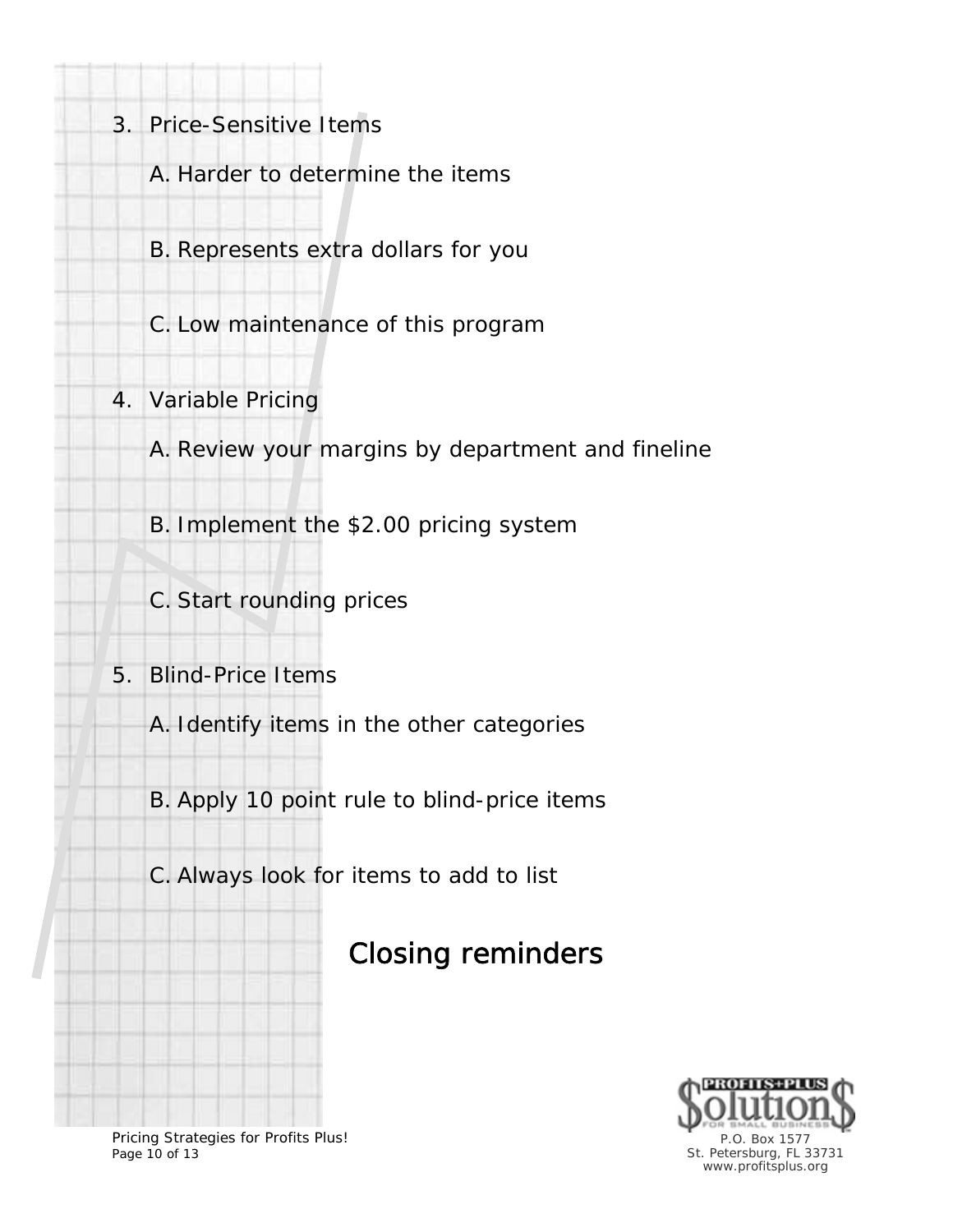|                            |                                                                                                                            |      | <b>Resources Order Form</b>                                                                                                                                                                                                                  |                                                                                                                                   |      |  |  |
|----------------------------|----------------------------------------------------------------------------------------------------------------------------|------|----------------------------------------------------------------------------------------------------------------------------------------------------------------------------------------------------------------------------------------------|-----------------------------------------------------------------------------------------------------------------------------------|------|--|--|
|                            | Today's prices reflect a 20-percent savings off regular prices!                                                            |      |                                                                                                                                                                                                                                              |                                                                                                                                   |      |  |  |
|                            | Filled with 251 strategies<br>for increasing business<br>with retailers. Also a<br>great read for retailers.               | \$15 | ASHFLOW                                                                                                                                                                                                                                      | Create and see each of<br>your next 12 financial<br>statements (includes a<br>disk for computer<br>installation).                 | \$25 |  |  |
| Ideas Book #1              | Advertising and<br>promotion ideas that<br>have been proven to<br>work at little or no cost.                               |      | Ideas Book #3                                                                                                                                                                                                                                | Advertising and promotion<br>ideas that have been<br>proven to work at little or<br>no cost.                                      | \$8  |  |  |
| Ideas Book #2              | Business-building and<br>managing ideas to<br>increase profits and<br>reduce expenses.                                     | \$8  | Ideas Book #4                                                                                                                                                                                                                                | Business-building and<br>managing ideas to<br>increase profits and<br>reduce expenses.                                            | \$8  |  |  |
|                            | A collection of 50 of the best<br>of Tom Shay's columns from<br>65+ trade journals and<br>magazines. (PDF format on<br>CD) | \$15 |                                                                                                                                                                                                                                              | A second collection of 50<br>of the best of Tom Shay's<br>columns from 65+ trade<br>journals and magazines.<br>(PDF format on CD) | \$15 |  |  |
|                            | 29 posters providing<br>inspiration, education<br>and motivation.                                                          | \$15 |                                                                                                                                                                                                                                              | This deck of cards creates<br>an interactive event for<br>employees to learn how to<br>work better with<br>customers.             | \$15 |  |  |
| AMP<br>Calculator          | Make your annual<br>advertising, marketing<br>and promotional plans -<br>quaranteed to keep you<br>on budget and on task!  | \$30 |                                                                                                                                                                                                                                              | Screen savers for your PC<br>containing photos of store<br>displays and the best<br>ideas from the Power<br>Promoting books.      | \$15 |  |  |
|                            |                                                                                                                            |      | <b>VALUE PACKAGE</b>                                                                                                                                                                                                                         |                                                                                                                                   |      |  |  |
|                            | EZ Cashflow™<br>All 4 Idea Books<br><b>Big Deal Cards</b><br><b>AMP Calculator</b>                                         |      | Get the complete 12-piece set of Profits+Plus Tools which includes:<br>\$175<br>How to become the<br>Powers Posters Collection<br>Preferred Vendor<br>Power Promoting PC<br>What Does Tom Say?<br><b>Screen Savors</b><br>What else Tom Say? |                                                                                                                                   |      |  |  |
|                            | EACH ITEM SOLD WITH A GUARANTEE TO MAKE YOU MONEY!                                                                         |      |                                                                                                                                                                                                                                              |                                                                                                                                   |      |  |  |
| Name:                      |                                                                                                                            |      | <b>Business Name:</b>                                                                                                                                                                                                                        |                                                                                                                                   |      |  |  |
| Address:                   |                                                                                                                            |      | City, State, Zip:                                                                                                                                                                                                                            |                                                                                                                                   |      |  |  |
| Phone #:<br>Credit Card #: |                                                                                                                            |      | e-mail Address:                                                                                                                                                                                                                              |                                                                                                                                   |      |  |  |
| Signature:                 |                                                                                                                            |      | Expiration date:<br>Today's Date:                                                                                                                                                                                                            |                                                                                                                                   |      |  |  |
|                            |                                                                                                                            |      |                                                                                                                                                                                                                                              |                                                                                                                                   |      |  |  |
| e-mail FREE!               | Please send me the monthly e-retailer via                                                                                  |      |                                                                                                                                                                                                                                              |                                                                                                                                   |      |  |  |



Pricing Strategies for Profits Plus! Page 11 of 13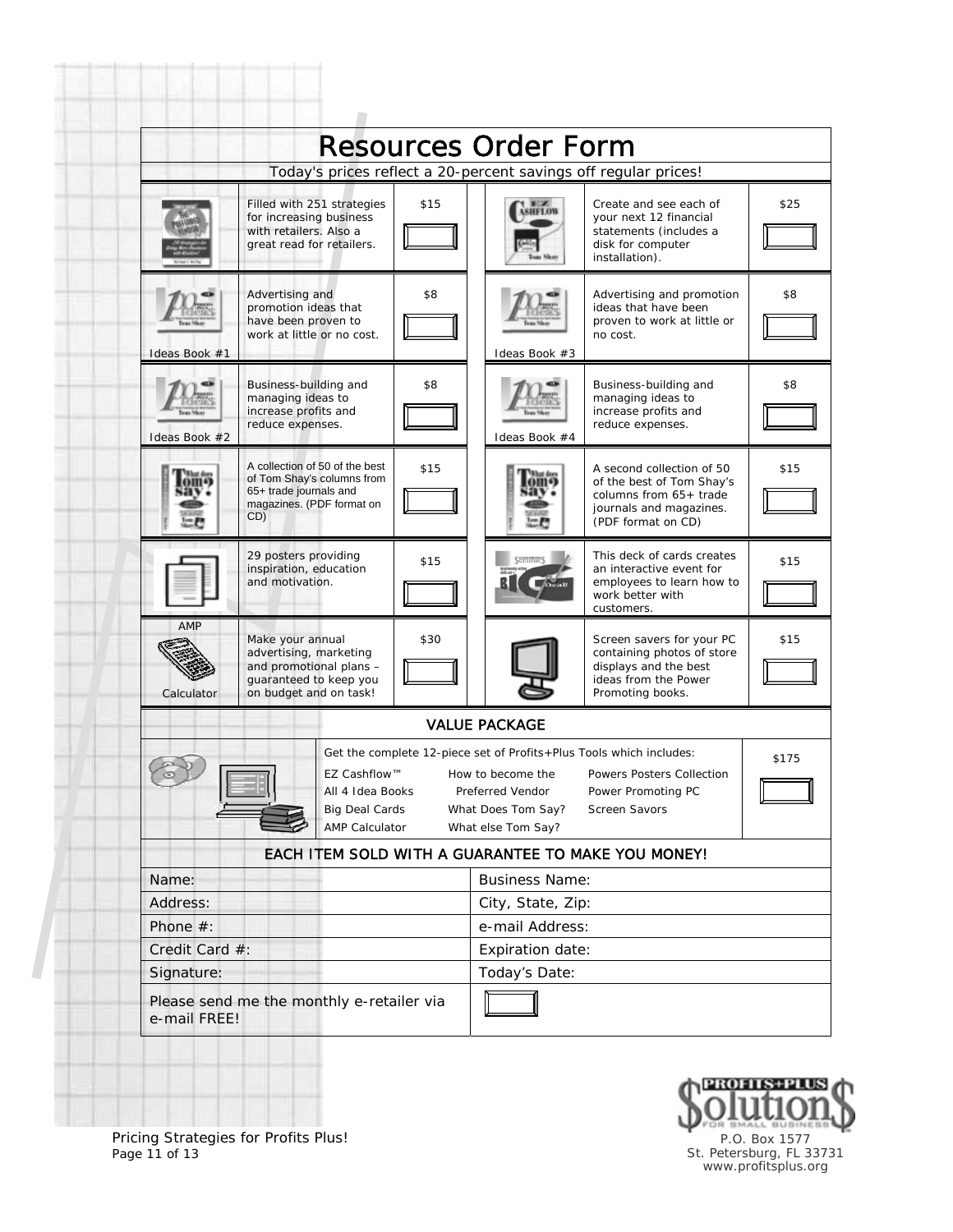



### What is the price?

By Tom Shay

Television has a long-running game show where contestants win prizes by correctly guessing the prices of household items. You might expect people to have a good idea what these everyday items cost, but that is not always the case.

A different version of this game is being played every day as customers shop all types of businesses for the products you sell. The advantage many of your competitors have is the ability to use one or more employees to study, create and implement their pricing strategies.

How do you feel the effects of this? It comes when you have a customer tell you how much higher your prices are than a competitor's. Equally bad is when your customer tells you your price is lower than any other store in town.

What about when you visit the big-box store and realize it is selling an item for less than you pay for it. While that may be true, the reality is it is probably selling the product for less than it pays for it, too.

These situations can be resolved; and the solution, while not easy to implement, is simple. Many of the products you sell can be placed into one of four categories. In addition, a strategy for pricing products can be implemented to improve your margins. The key is to identify a product's category. Let's take a look.

#### Everyday Sale-Price Items. At most

businesses, you will find about 100 items with known prices because your competitors advertise them so often. If you were a grocery store, these items would be a gallon of milk, a pound of hamburger meat, a loaf of bread and most of the other items you see in large displays as you enter their stores.

While these may be items on which you will make little or no profit, they are necessary because they are the means by which you tell your customer you are competitive. If your competition is selling the item for \$1, and you have the identical item for \$1.79, what does that tell the customer about your business? And what will the customer think about all the other items in your store?

Price-Sensitive Items. These become your secondary tier of items. They are ones about which your customer has some idea of the price, but is not certain. This can occur when a customer comes in asking for a product often an everyday sale-price item—but after answering our questions finds the product he wants is not the product he needs.

Sometimes the price-sensitive item is simply a different size from what the customer has requested. For items in this category, we can be charging as much as 10 percent more for the item because in speaking with the customer, we have added additional value to the transaction.



Pricing Strategies for Profits Plus! Page 12 of 13